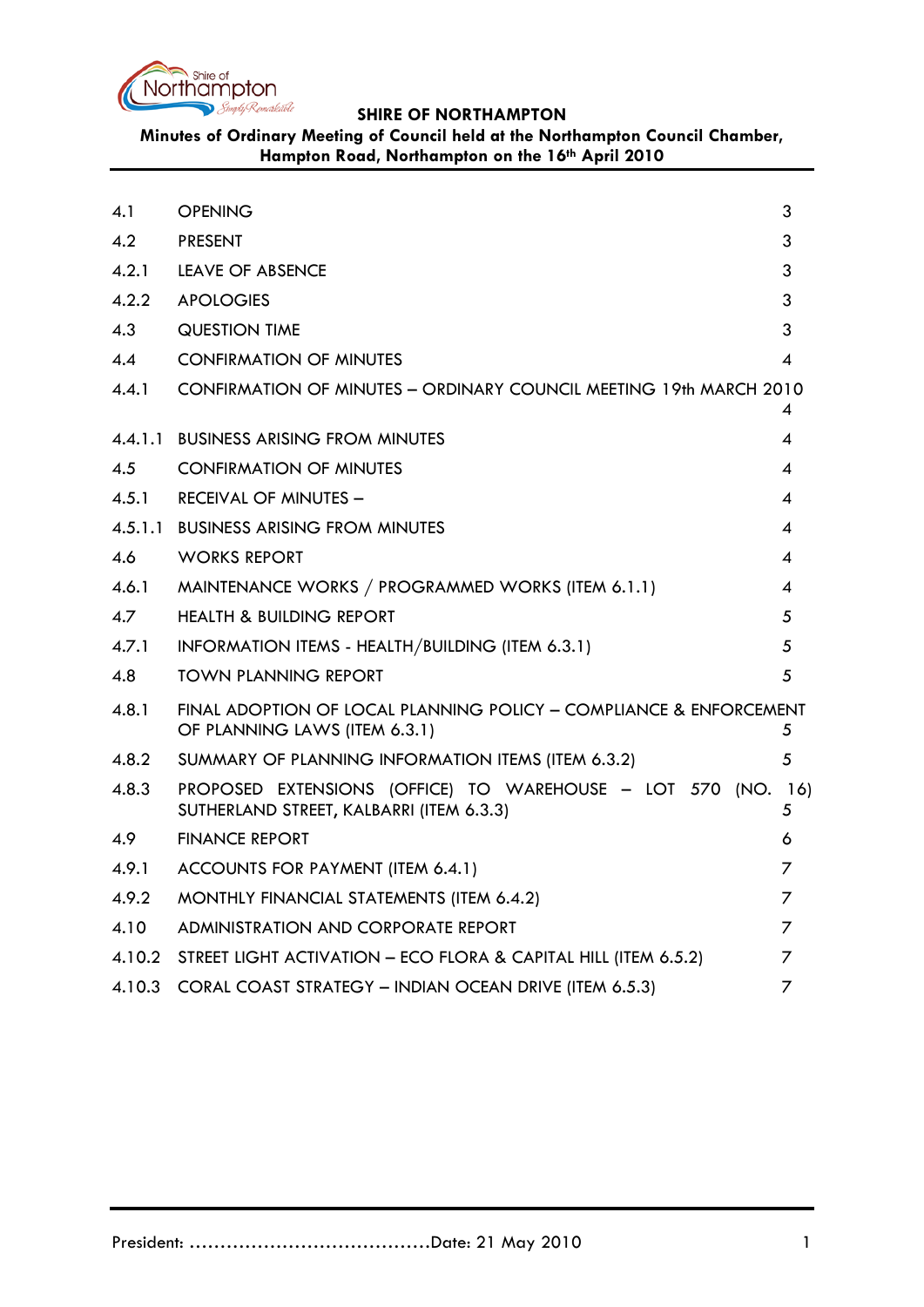

**Minutes of Ordinary Meeting of Council held at the Northampton Council Chamber, Hampton Road, Northampton on the 16th April 2010**

|        | 4.10.4 SELF SUPPORTING LOAN - KALBARRI GOLF & BOWLING CLUB INC (ITEM 6.5.4)            | 8  |
|--------|----------------------------------------------------------------------------------------|----|
| 4.10.5 | NORTHAMPTON BOTANIC LINE - OLD RAILWAY ROUTE (ITEM 6.5.5)                              | 8  |
| 4.10.6 | PURCHASE OF PREMISES FOR CRAFT GROUPS (ITEM 6.5.6)                                     | 8  |
| 4.10.7 | CHANGE OF FUNDING PURPOSE - MOBILE STAGE (ITEM 6.5.5)                                  | 8  |
|        | 4.10.8 BUS SERVICES - PERTH TO BROOME (ITEM 6.5.5)                                     | 9  |
|        | 4.10.9 REVIEW OF POLICIES, DELEGATIONS & FINANCIAL PLAN FOR THE FUTURE (ITEM<br>6.5.5) | 9  |
| 4.10.1 | ENTERPRISE BARGAINING AGREEMENT - WORKS STAFF (ITEM 6.5.1)                             | 10 |
| 4.11   | <b>PRESIDENTS REPORT</b>                                                               | 11 |
| 4.12   | <b>DEPUTY PRESIDENTS REPORT</b>                                                        | 11 |
| 4.13   | <b>COUNCILLORS REPORT</b>                                                              | 11 |
| 4.13.1 | <b>CR O SIMKIN</b>                                                                     | 11 |
| 4.13.2 | <b>CR P GLIDDON</b>                                                                    | 11 |
| 4.13.3 | CR J BOOTH                                                                             | 12 |
| 4.13.4 | <b>CR S PENN</b>                                                                       | 12 |
| 4.14   | <b>INFORMATION BULLETIN</b>                                                            | 12 |
| 4.15   | <b>NEW ITEMS OF BUSINESS</b>                                                           | 12 |
| 4.16   | NEXT MEETING OF COUNCIL                                                                | 12 |
| 4.17   | <b>CLOSURE</b>                                                                         | 12 |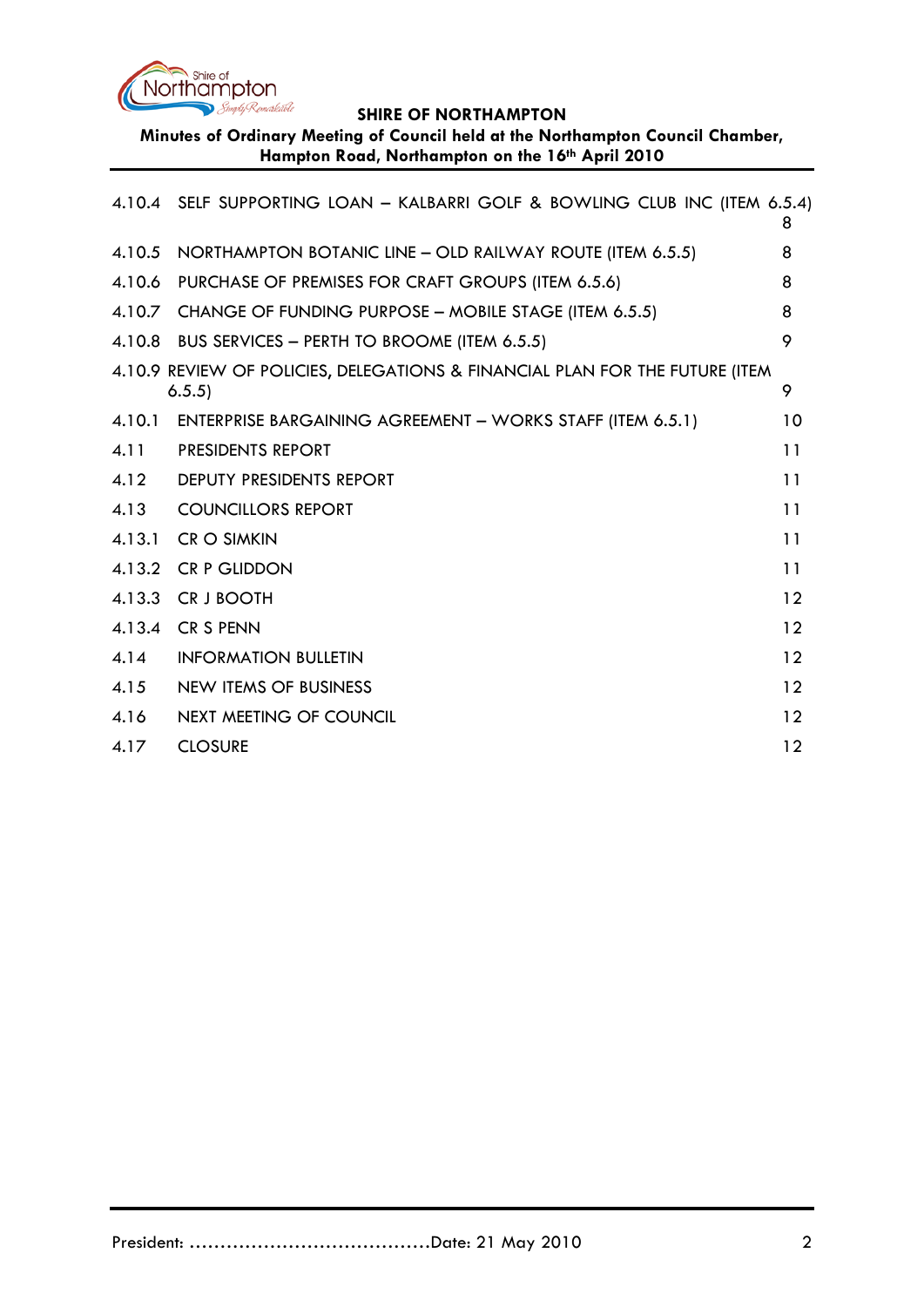

**Minutes of Ordinary Meeting of Council held at the Northampton Council Chamber, Hampton Road, Northampton on the 16th April 2010**

#### **4.1 OPENING**

The President thanked all members present for their attendance, welcomed all Councillors and declared the meeting open at 1.00pm.

### <span id="page-2-0"></span>**4.2 PRESENT**

| Cr G Wilson                                                   | President                      | Northampton Ward |
|---------------------------------------------------------------|--------------------------------|------------------|
| Cr G Leggett                                                  |                                | Northampton Ward |
| Cr O Simkin                                                   |                                | Northampton Ward |
| Cr S Stock-Standen                                            |                                | Northampton Ward |
| Cr B Cripps                                                   |                                | Northampton Ward |
| Cr S Penn                                                     |                                | Kalbarri Ward    |
| Cr J Booth                                                    |                                | Kalbarri Ward    |
| Cr P Gliddon                                                  |                                | Kalbarri Ward    |
| Mr Garry Keeffe                                               | <b>Chief Executive Officer</b> |                  |
| Mr Jamie Criddle                                              | Deputy Chief Executive Officer |                  |
| EHO/Building Surveyor<br>Mr Glenn Bangay                      |                                |                  |
| Mr Neil Broadhurst<br>Manager of Works and Technical Services |                                |                  |

#### <span id="page-2-1"></span>**4.2.1 LEAVE OF ABSENCE**

Nil.

#### <span id="page-2-2"></span>**4.2.2 APOLOGIES**

| Cr T Carson |                  | Northampton Ward |
|-------------|------------------|------------------|
| Cr L Parker | Deputy President | Kalbarri Ward    |

### <span id="page-2-3"></span>**4.3 QUESTION TIME**

There were members of the public present with questions from the following people:

|  | 4.3.1 | MEG BROOKS - NORTHAMPTON CREATIVE OBSESSIONS GROUP |
|--|-------|----------------------------------------------------|
|--|-------|----------------------------------------------------|

An outline of the group's current and future activities was highlighted with the request that Council strongly consider the group's request that is presented later in the agenda.

### <span id="page-2-4"></span>**4.4 CONFIRMATION OF MINUTES**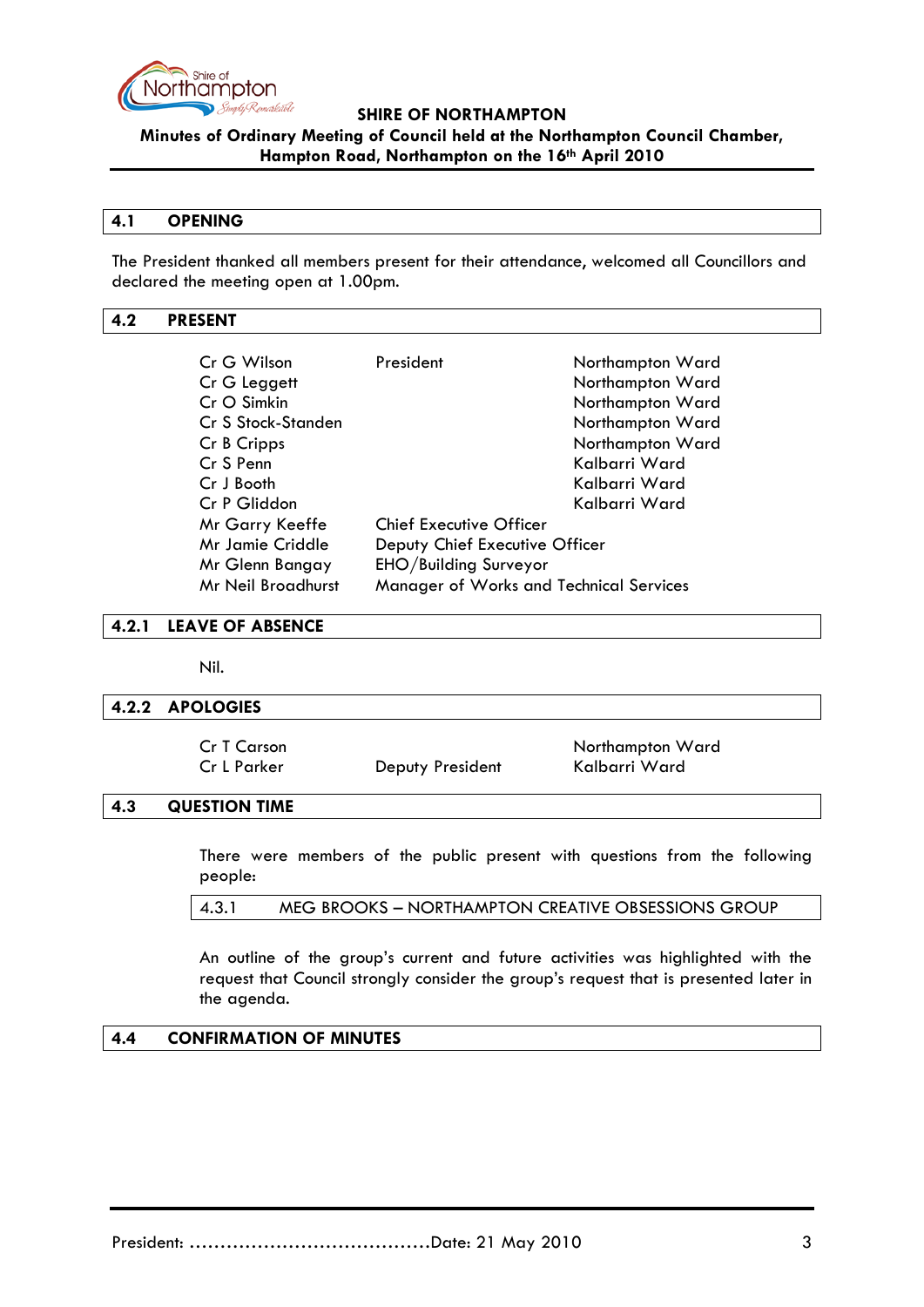

# <span id="page-3-0"></span>**Minutes of Ordinary Meeting of Council held at the Northampton Council Chamber, Hampton Road, Northampton on the 16th April 2010**

4.4.1 CONFIRMATION OF MINUTES – ORDINARY COUNCIL MEETING 19th MARCH 2010

Moved Cr SIMKIN, seconded Cr GLIDDON

That the minutes of the Ordinary Meeting of Council held on the 19th March 2010 be confirmed as a true and correct record.

CARRIED 8/0

4.4.1.1 BUSINESS ARISING FROM MINUTES

Nil.

### <span id="page-3-2"></span><span id="page-3-1"></span>**4.5 RECEIVAL OF MINUTES**

### 4.5.1 BATAVIA REGIONAL ORGANISATION OF COUNCILS

Moved Cr SIMKIN, seconded Cr PENN

That the minutes of the Batavia Regional Organisation of Councils held on the 12<sup>th</sup> March 2010 be received.

CARRIED 8/0

Nil.

#### 4.5.2 NORTHAMPTON BUSHFIRE ADVISORY COMMITTEE

Moved Cr BOOTH, seconded Cr STOCK-STANDEN

That the minutes of the Northampton Bushfire Advisory Committee held on the 31st March 2010 be received.

CARRIED 8/0

#### 4.5.2.1 BUSINESS ARISING FROM MINUTES

#### 4.5.1.1.1 AUTHORISED OFFICERS – BUSHFIRES ACT

Moved Cr SIMKIN, seconded Cr CRIPPS

That the below persons be appointed as Authorised Officers to exercise powers pursuant to the Bush Fires Act 1954:

Chief Fire Control Officer

Sam Smith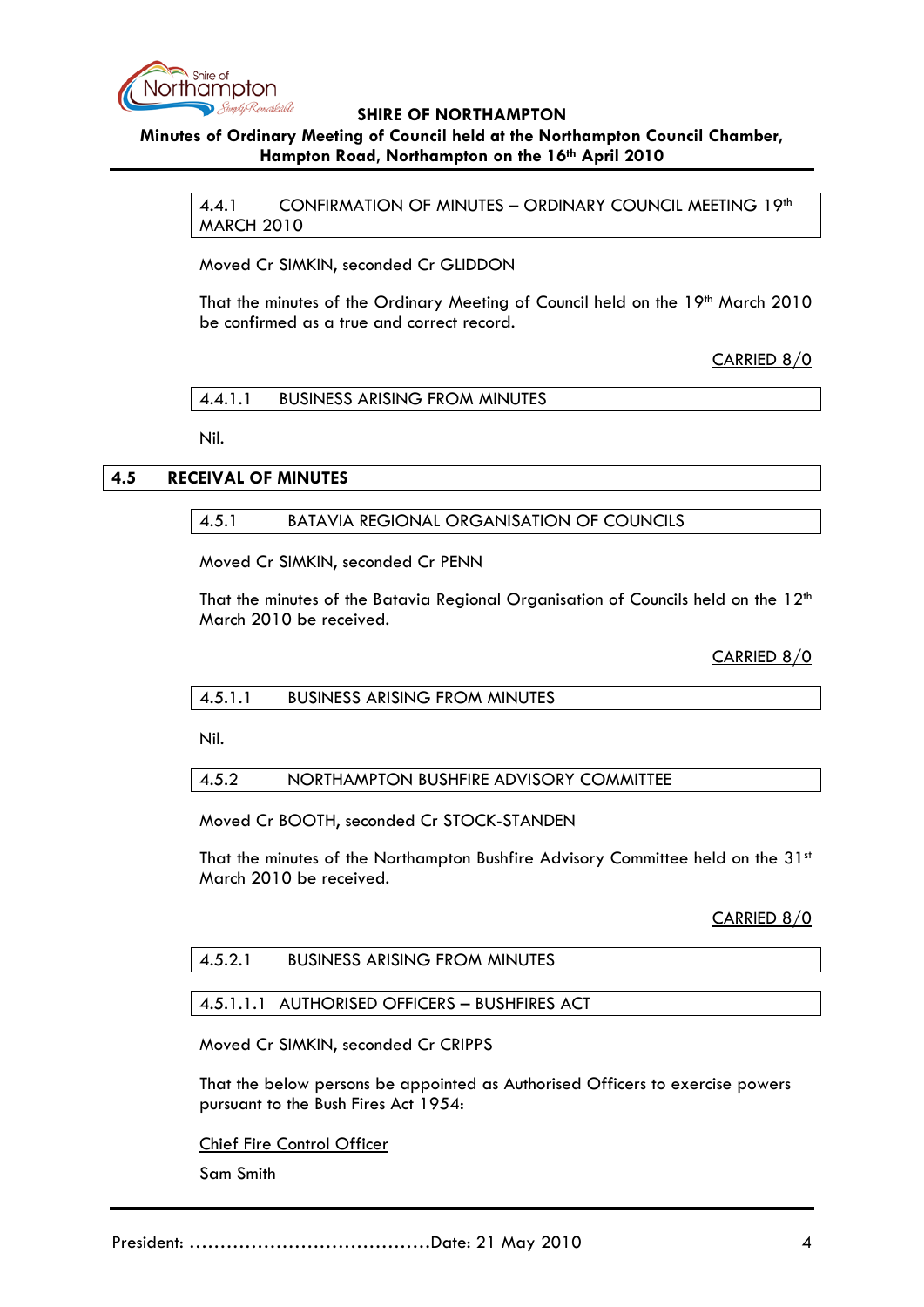

## **Minutes of Ordinary Meeting of Council held at the Northampton Council Chamber, Hampton Road, Northampton on the 16th April 2010**

Deputy Chief Fire Control Officers

Dennis Box (South) Todd Henville (North)

Bushfire Control Officers

Garry Keeffe Jameon Criddle Lesley (Owen) Simkin Hayden Teakle Ken Harris Len Simmons Stan Sutherland Nigel Simkin Anton Atkinson Richard Allen Chris Hasleby Marshall Clifton Lindsay Rowe Mick Morris All previous appointments are hereby cancelled.

CARRIED 8/0

### **4.6 WORKS REPORT**

### 4.6.1 MAINTENANCE WORKS/PROGRAMMED WORKS (ITEM 6.1.1)

Noted.

Mr Neil Broadhurst, Manager of Works and Technical Services left the meeting at 1.12pm.

### **4.7 HEALTH & BUILDING REPORT**

4.7.1 INFORMATION ITEMS – HEALTH/BUILDING (ITEM 6.2.1)

Noted.

### **4.8 TOWN PLANNING REPORT**

4.8.1 FINAL ADOPTION OF LOCAL PLANNING POLICY – COMPLIANCE & ENFORCEMENT OF PLANNING LAWS (ITEM 6.3.1)

Moved Cr BOOTH, seconded Cr GLIDDON

That Council, pursuant to Clause 11.6.2 of *Town Planning Scheme No. 6*, Clause 10.2.2 of *Town Planning Scheme No. 8* and Clause 8.9.2 of *Town Planning Scheme No. 9*, adopt the "Compliance and Enforcement of Planning Laws" *Local Planning Policy* (attached to Item 6.3.1 of the April 2010 Town Planning Report) for final approval.

CARRIED 8/0

#### 4.8.2 SUMMARY OF PLANNING INFORMATION ITEMS (ITEM 6.3.2)

Noted.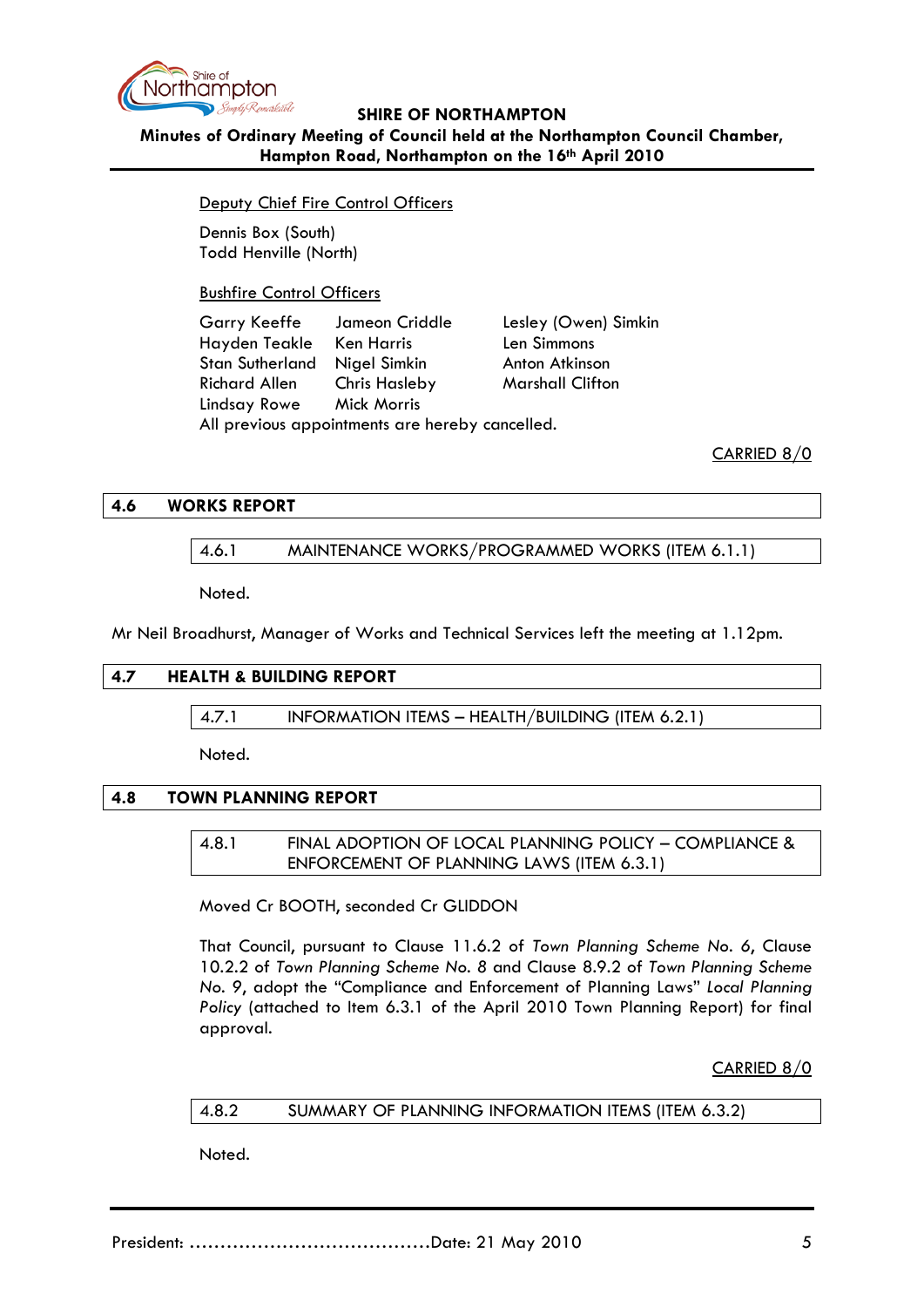

# **Minutes of Ordinary Meeting of Council held at the Northampton Council Chamber, Hampton Road, Northampton on the 16th April 2010**

4.8.3 PROPOSED EXTENSIONS (OFFICE) TO WAREHOUSE – LOT 570 (NO. 16) SUTHERLAND STREET, KALBARRI (ITEM 6.3.3)

Moved Cr PENN, seconded Cr CRIPPS

That Council grant Planning Approval for extensions (office) to the existing warehouse on Lot 570 (No. 16) Sutherland Street, Kalbarri subject to the following conditions:

- 1. Development shall be in accordance with the attached approved plan(s) dated 16 April, 2010 and subject to any modifications required as a consequence of any condition(s) of this approval. The endorsed plans shall not be modified or altered without the prior written approval of the local government;
- 2. This approval shall lapse if the development is not substantially commenced within two (2) years of the date of this approval;
- 3. A building licence shall be issued by the local government prior to the commencement of any work on the site;
- 4. All stormwater is to be disposed of on-site to the specifications and approval of the local government;
- 5. The Applicant is advised that the development will require the installation of a septic tank, which requires the approval of the local government pursuant to the Health (Treatment of Sewerage and Disposal of Effluent and Liquid Waste) Regulations 1974. The Applicant is advised that septic tanks will not be approved closer than 1.2m to the foundations of any building, or to the boundary of any lot. Disposal systems (i.e. soak well, leach drain) are not to be closer than 1.8m to the boundary of any lot, building, septic tank, or disposal system;
- 6. Two (2) car bays are to be provided to the development, as indicated on the attached amended plans dated 16 April, 2010;
- 7. Car parking areas are to be paved/sealed, line marked, drained and thereafter maintained to the approval of the local government; and
- 8. No signs are to be erected on the lot without the local government's approval.

### CARRIED 8/0

Mr Glenn Bangay, EHO/Building Surveyor left the meeting at 1.19pm.

#### **4.9 FINANCE REPORT**

President: …………………………………Date: 21 May 2010 6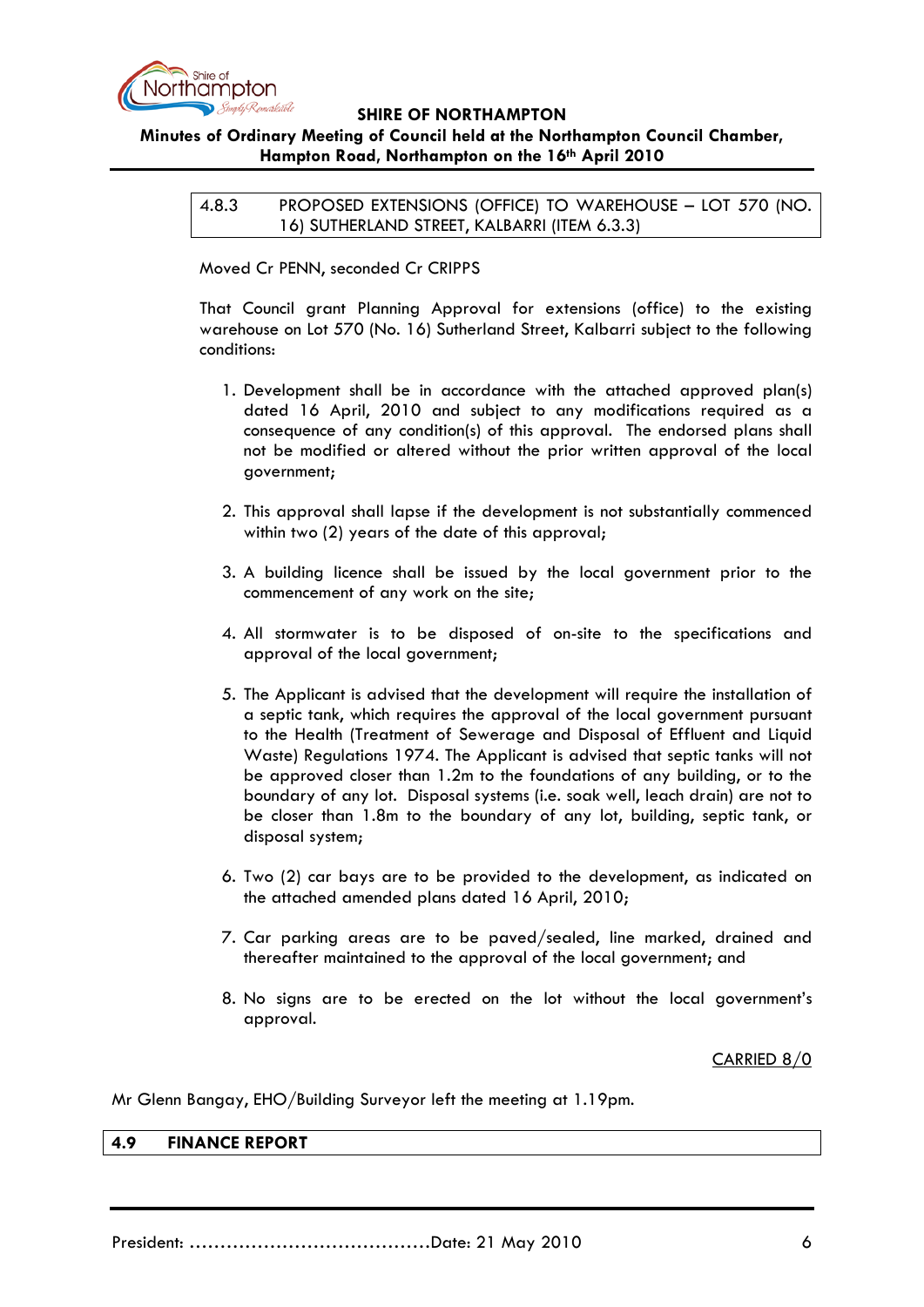

# **Minutes of Ordinary Meeting of Council held at the Northampton Council Chamber, Hampton Road, Northampton on the 16th April 2010**

### 4.9.1 ACCOUNTS FOR PAYMENT (ITEM 6.4.1)

Moved Cr STOCK-STANDEN, seconded Cr LEGGETT

That Municipal Fund Cheques 18217 to 18270 inclusive, totalling \$419,125.22; Municipal EFT payments numbered EFT7405 to EFT7513 inclusive totalling \$505,171.99, Direct Credit payments GJ07-02, GJ07-04 to GJ07-09 totalling \$47,601.37 and Trust Fund Cheques 1745 to 1757 totalling \$2,360.00, be passed for payment and the items therein be declared authorised expenditure.

CARRIED BY AN ABSOLUTE MAJORITY 8/0

#### 4.9.2 MONTHLY FINANCIAL STATEMENTS (ITEM 6.4.2)

Moved Cr BOOTH, seconded Cr GLIDDON

That Council adopts the Monthly Financial Report for the period ending 31 March 2010 and notes any material variances greater than \$5,000.

CARRIED 8/0

### **4.10 ADMINISTRATION AND CORPORATE REPORT**

Moved Cr STOCK-STANDEN, seconded Cr LEGGETT

That Council defer item 6.5.1 until the end of the Administration and Corporate Report.

CARRIED 8/0

4.10.2 STREET LIGHT ACTIVATION – ECO FLORA & CAPITAL HILL (ITEM 6.5.2)

Moved Cr SIMKIN, seconded Cr PENN

That Council accept the decision of Western Power pertaining to the street light activation in the Eco Flora and Capital Hill Estates as provided in their report and that no further action be taken regarding this matter.

That the Northampton Shire community be notified of the decision and the associated costs involved via the Northampton News and Kalbarri Town Talk.

#### CARRIED 8/0

#### 4.10.3 CORAL COAST STRATEGY – INDIAN OCEAN DRIVE (ITEM 6.5.3)

Moved Cr BOOTH, seconded Cr GLIDDON

That Council commits within the 2010/2011 Budget a provision of \$10,000 to implement the Coral Coast Strategy to increase the length of stay and visitors dispersal in the coral coast region.

CARRIED 8/0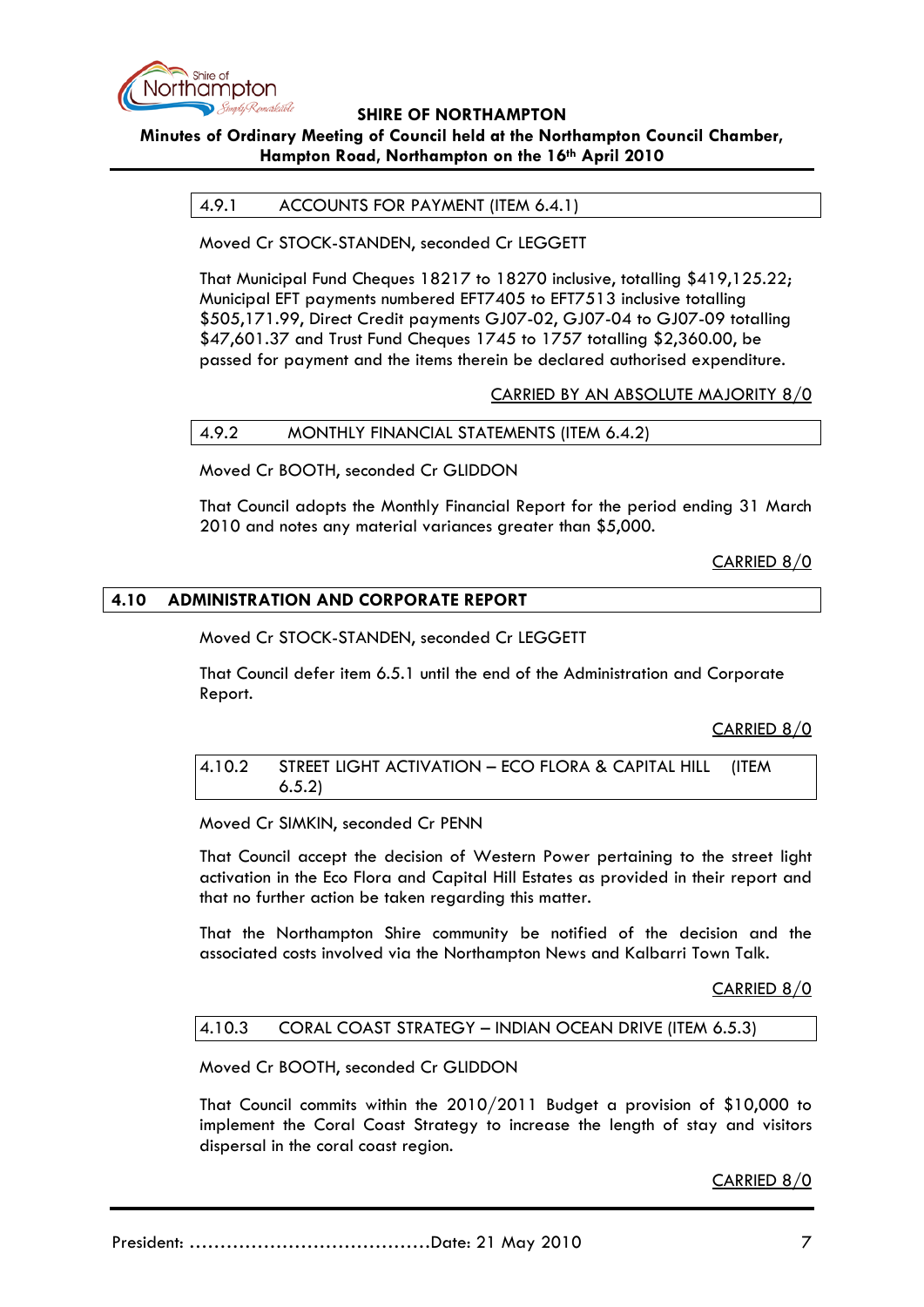

### **Minutes of Ordinary Meeting of Council held at the Northampton Council Chamber, Hampton Road, Northampton on the 16th April 2010**

Cr's Booth and Gliddon are members of the Kalbarri Golf & Bowling Club and therefore have an impartiality interest in item 4.10.3.

> 4.10.4 SELF SUPPORTING LOAN – KALBARRI GOLF & BOWLING CLUB INC (ITEM 6.5.4)

Moved Cr STOCK-STANDEN, seconded Cr SIMKIN

That Council

- 1. Approve the raising of a self supporting loan of \$30,000 over a period of 10 years for the Kalbarri Golf and Bowling Club Inc for the purpose of installation of air-conditioning to their premises, subject to the provisions of Section 6.20 of the Local Government Act 1995 including advertising of the proposed borrowings.
- 2. Authorise management to progress with the raising of the loan and entering into a Deed of Agreement should there be no submissions received on the proposal at the completion of the advertising period.

CARRIED BY ABSOLUTE MAJORITY 8/0

#### 4.10.5 NORTHAMPTON BOTANIC LINE – OLD RAILWAY ROUTE (ITEM 6.5.5)

Moved Cr GLIDDON, seconded Cr STOCK-STANDEN

That Council not approve of the survey within the 2009/2010 financial year and that consideration for the survey of the land as described within Item 6.5.5 of the report be listed for consideration within the 2010/2011 Budget.

CARRIED 8/0

#### 4.10.6 PURCHASE OF PREMISES FOR CRAFT GROUPS (ITEM 6.5.6)

Moved Cr STOCK-STANDEN, seconded Cr PENN

That Council request the Northampton Creative Obsessions group to develop plans for a purpose built, custom made facility to allow funding applications to be lodged to help fund the building and recommend a preferred location on current Council owned/controlled land.

CARRIED 8/0

#### 4.10.7 CHANGE OF FUNDING PURPOSE – MOBILE STAGE (ITEM 6.5.7)

Moved Cr STOCK-STANDEN, seconded Cr GLIDDON

That Council approve the variation to budget allocation requested by the Northampton District Agricultural Society from the construction of a mobile stage to the purchase of marquees.

#### CARRIED BY ABSOLUTE MAJORITY 8/0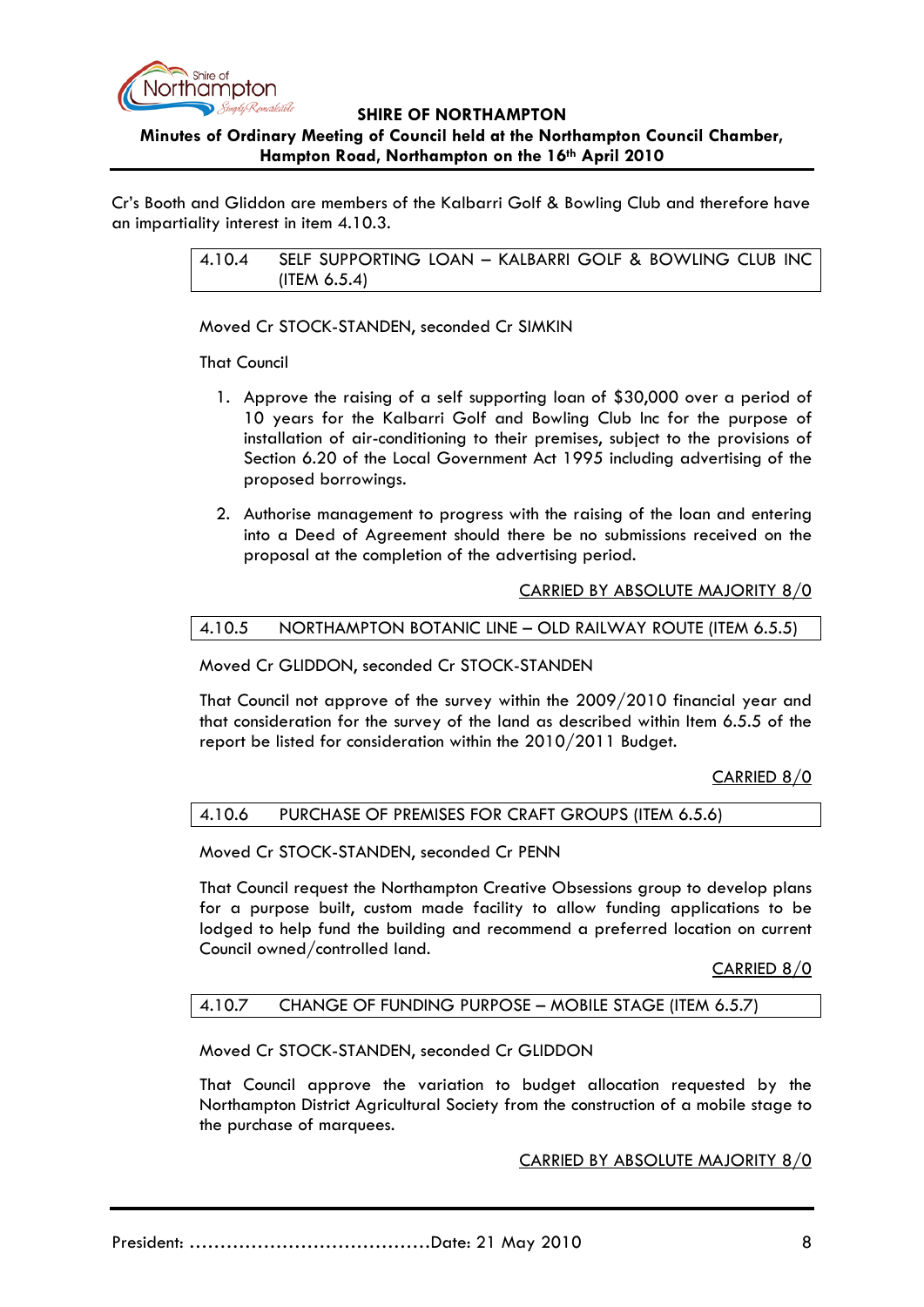

## **Minutes of Ordinary Meeting of Council held at the Northampton Council Chamber, Hampton Road, Northampton on the 16th April 2010**

4.10.8 BUS SERVICES – PERTH TO BROOME (ITEM 6.5.8)

Moved Cr CRIPPS, seconded Cr LEGGETT

That Council support Greyhound Australia and write to the State Government and lobby the Government to subsidise the Perth to Broome bus route provided by Greyhound Australia.

CARRIED 8/0

4.10.9 REVIEW OF POLICIES, DELEGATIONS & FINANCIAL PLAN FOR THE FUTURE (ITEM 6.5.9)

Moved Cr SIMKIN, seconded Cr CRIPPS

That a Special Meeting of Council be held Wednesday 26 May 2010 commencing at 9.30am at the Northampton Council Chambers to undertake a review of Delegation Register, Policy Manual and a Financial Plan for the Future.

CARRIED 8/0

Moved Cr SIMKIN, seconded Cr BOOTH

That due to item 4.10.1 affecting employees Council proceeds "in-camera".

CARRIED 8/0

Council proceeded "in-camera" at 2.06pm.

Moved Cr SIMKIN, seconded Cr GLIDDON

That Council no longer proceeds "in-camera".

CARRIED 8/0

Council ceased proceeding "in- camera" at 3.05pm.

4.10.1 ENTERPRISE BARGAINING AGREEMENT – WORKS STAFF (ITEM 6.5.1)

Moved Cr BOOTH, seconded Cr CRIPPS

That Council as part of negations to enter into an Enterprise Bargaining Agreement with Works Staff:

Agree to:

• Increase the current base salary of all works staff by 22% as per Clause 8 of the draft agreement.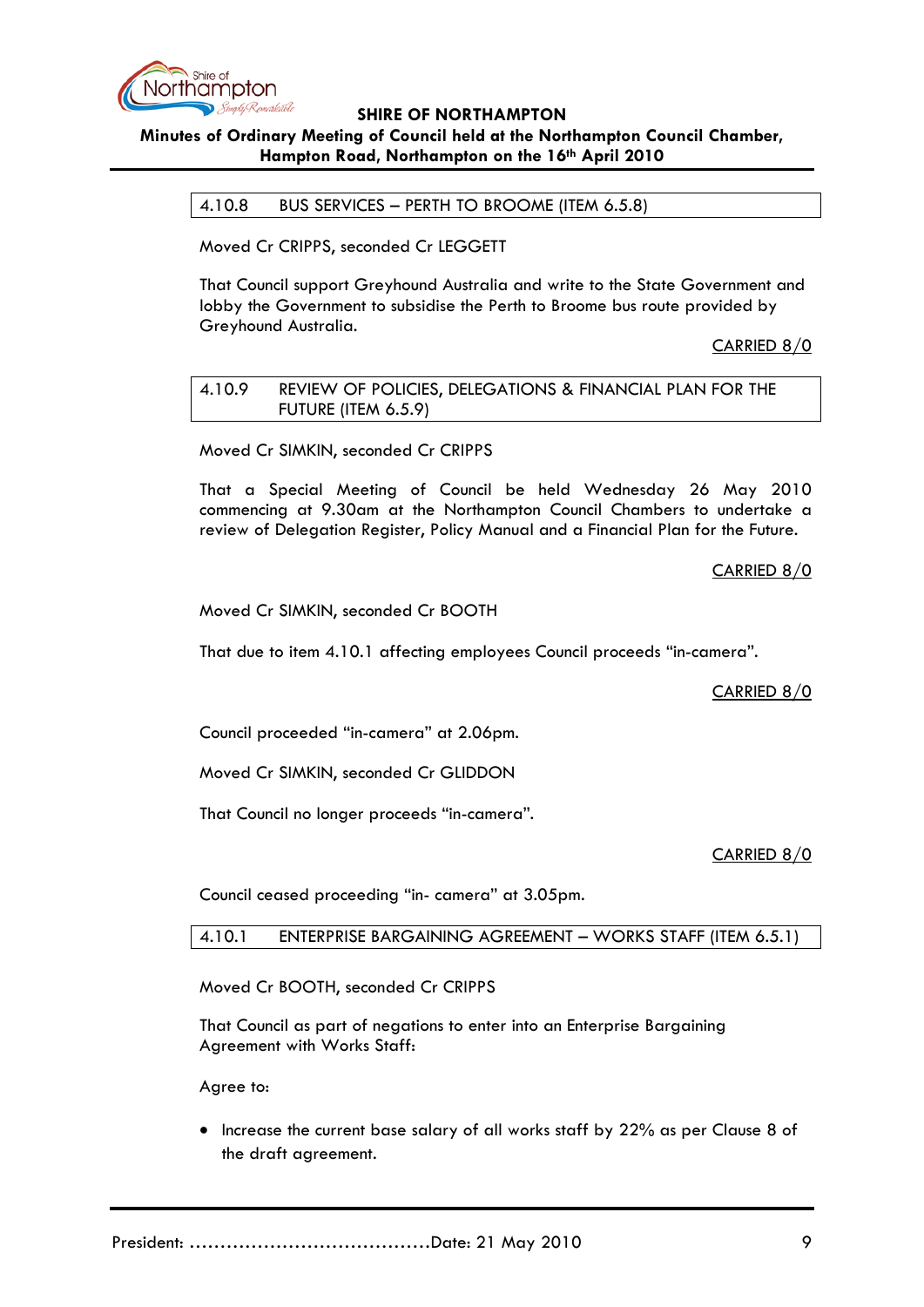

## **Minutes of Ordinary Meeting of Council held at the Northampton Council Chamber, Hampton Road, Northampton on the 16th April 2010**

- An increase of wages annually by the current CPI should a National Wage increase not be award. Further if the CPI is greater than the National Wage increase then Council increases the works staff wages to meet the current CPI. CPI is the Western Australian CPI as at the end of the March quarter as per Clause 9 of the draft agreement.
- A payment of \$100 per employee for grave digging where those work are for a dual internment or in adverse conditions as per Clause 16 of the draft agreement.
- A call out fee of \$50 when the employee has worked more than 3 hours.
- A bonus payment of \$150 per employee for each six month period of work provided that during each period:
	- o No sick leave claim is submitted by the employee without a Medical Certificate during the six month period.
	- o No unauthorised absences from the workplace are recorded against the employee during the six month period.
	- o No more than four weeks paid leave is taken by the employee during the six month period.
	- o No unpaid leave is taken by the employee during the six month period.

As per clause 11 of the draft agreement.

• The accumulation of 3 full working days as time off in lieu as per Clause 18 of the draft agreement.

Not agree to:

- Payment of a service pay for years of service as per Clause 10 of the draft agreement.
- Payment of a housing subsidy as per Clause 12 of the draft agreement.
- Payment for performance related bonus, as per Clause 13 of the draft agreement, works staff have agreed to this.
- Payment of an allowance when required to work on a public holiday as per Clause 15 of the draft agreement.

### CARRIED 8/0

#### AFTERNOON TEA ADJOURNMENT

Council adjourned for afternoon tea at 3.06pm and reconvened at 3.26pm with the following in attendance: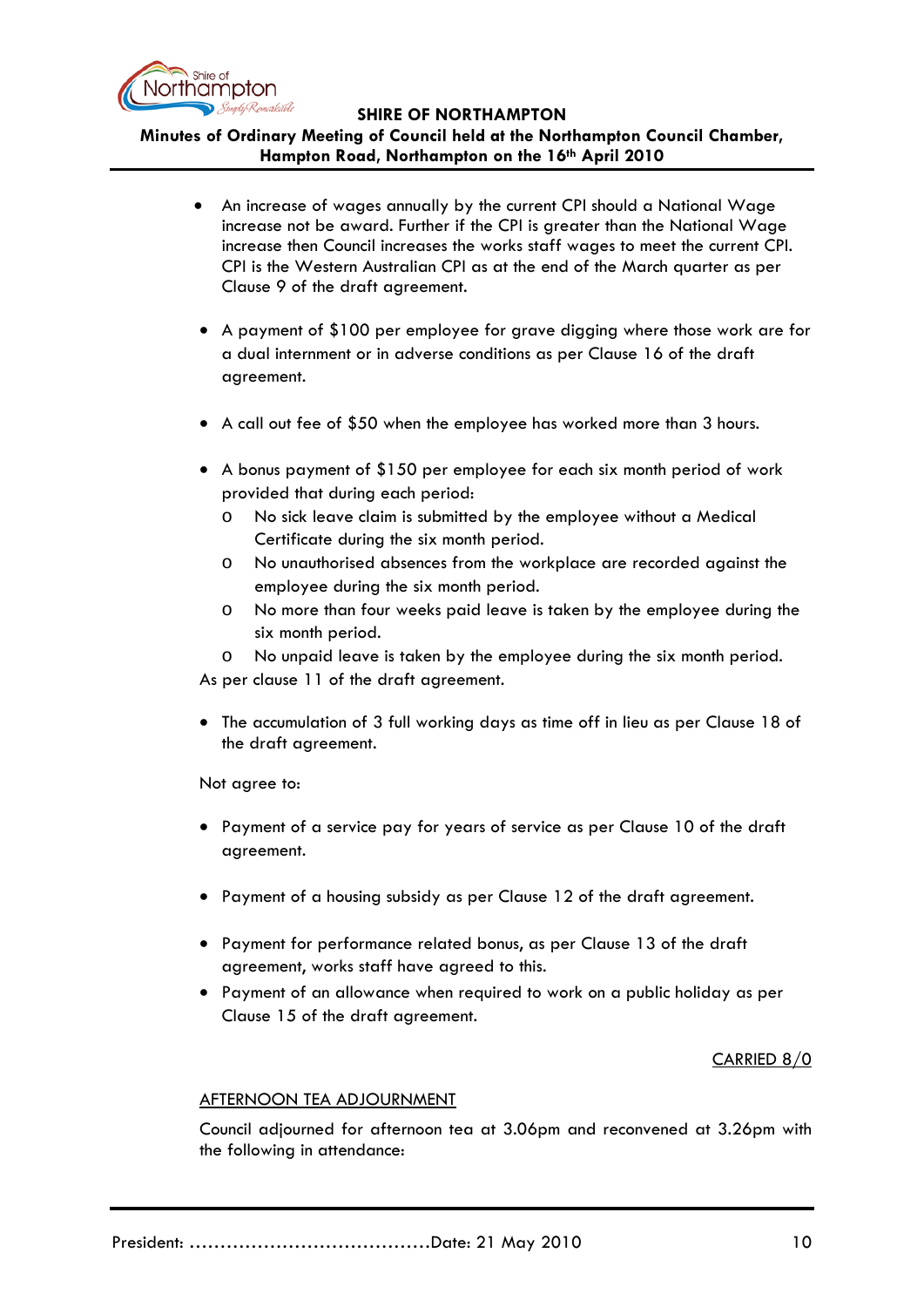

### **Minutes of Ordinary Meeting of Council held at the Northampton Council Chamber, Hampton Road, Northampton on the 16th April 2010**

Cr Wilson, Cr Cripps, Cr Leggett, Cr Simkin, Cr Stock-Standen, Cr Booth, Cr Gliddon, Cr Penn, the Chief Executive Officer, Mr Garry Keeffe and the Deputy Chief Executive Officer, Mr. Jamie Criddle.

Cr Cripps left the meeting at 3.26pm.

### **4.11 PRESIDENTS REPORT**

Since the last Council meeting the President, Cr Wilson reported on his attendance at the following:

- Nino Messina, President of the Shire of Mullewa Freemanship of the Shire of Mullewa, presented by the Minister for Local Government, Hon. John Castrilli.
- Northern Zone meeting of WALGA.
- Official opening of the St John Ambulance Accommodation Quarters

### **4.12 DEPUTY PRESIDENTS REPORT**

Nil.

#### **4.13 COUNCILLORS REPORT**

### 4.13.1 Cr SIMKIN

Since the last Council meeting Cr Simkin reported on his attendance to the following:

• Northampton Bushfire Advisory Committee meeting.

#### 4.13.2 Cr PENN

Since the last Council meeting Cr Penn reported on her attendance to the following:

• Plastic Bag free Shire launch at the Kalbarri District High School.

#### 4.13.3 Cr GLIDDON

Since the last Council meeting Cr Gliddon reported on her attendance to the following:

- Jakes Point dedication as only the second National Surfing Reserve in Western Australia.
- Plastic Bag free Shire launch at the Kalbarri District High School Off Shore Angling